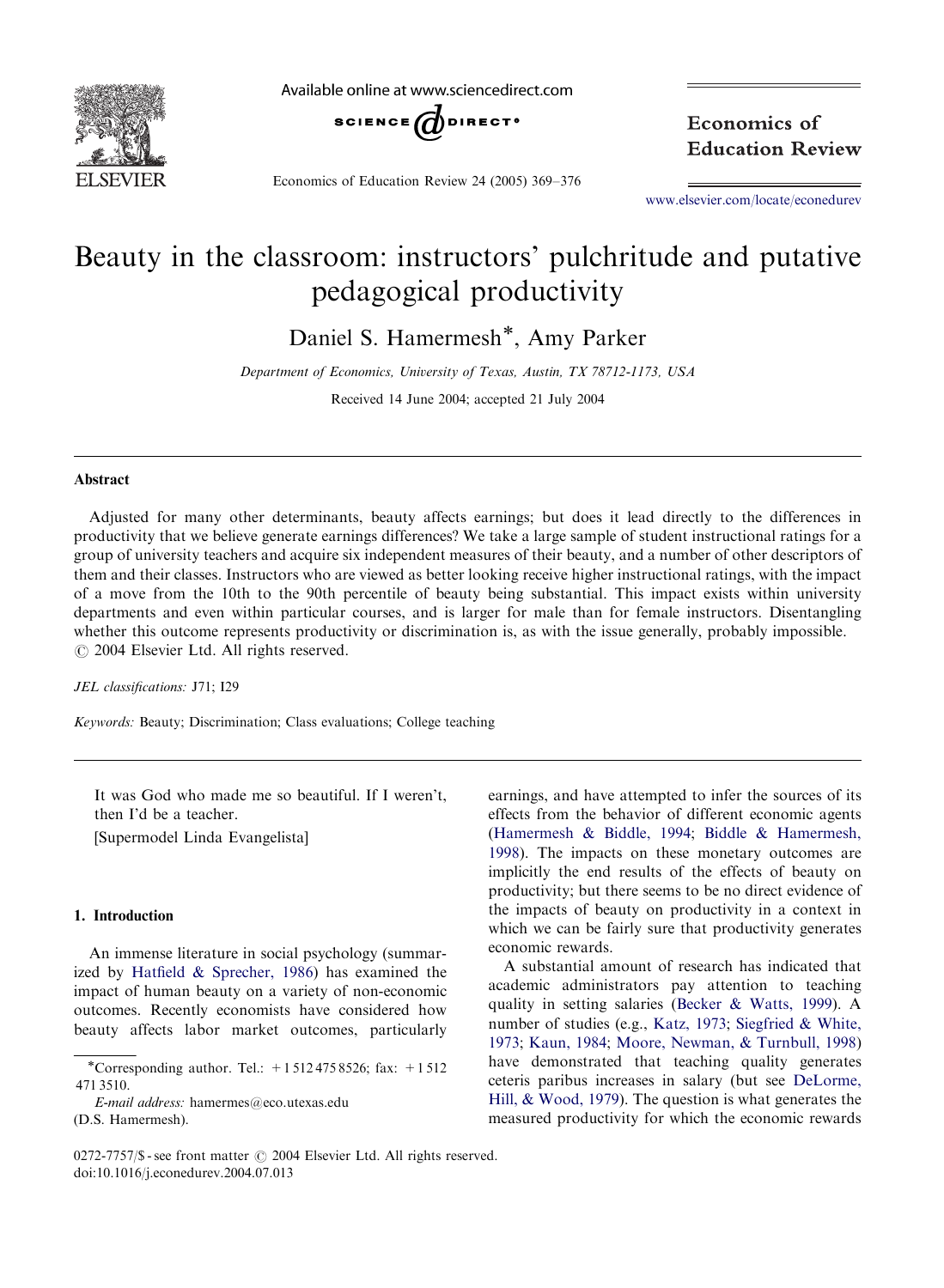are being offered. One possibility is simply that ascriptive characteristics, such as beauty, trigger positive responses by students and lead them to evaluate some teachers more favorably, so that their beauty earns them higher economic returns.

In this study we examine the productivity effects of beauty in the context of undergraduate education.<sup>1</sup> In particular, we consider the impact of instructors' looks on their instructional ratings in the courses that they teach. In Section 2 we describe a data set that we have created to analyze the impact of beauty on this indicator of instructors' productivity. In Section 3 we discuss and interpret the results of studying these impacts. Section 4 presents the implications of the analysis for interpreting the impact of an ascriptive characteristic on economic outcomes as stemming from productivity effects or discrimination.

#### 2. Measuring teaching productivity and its determinants

The University of Texas at Austin, like most other institutions of higher learning in the United States and increasingly elsewhere too, requires its faculty to be evaluated by their students in every class. Evaluations are carried out at some point in the last 3 weeks of the 15-week semester. A student administers the evaluation instrument while the instructor is absent from the classroom. The rating forms include: ''Overall, this instructor was very unsatisfactory (1); unsatisfactory (2); satisfactory (3); very good (4); excellent  $(5)$ ;" and ''Overall, this course was very unsatisfactory, unsatisfactory ...." In the analysis we concentrate on responses to the second question, both because it seems more germane to inferring the instructor's educational productivity, and because, in any event, the results for the two questions are very highly positively correlated  $(r = 0.95)$ .

We chose instructors at all levels of the academic hierarchy, obtaining instructional staffs from a number of departments that had posted all faculty members' pictures on their departmental websites. An additional ten faculty members' pictures were obtained from miscellaneous departments around the University. The average evaluation score for each undergraduate class that the faculty member taught during the academic years 2000–2002 is included. This sample selection criterion resulted in 463 classes, with the number of classes taught by the sample members ranging from 1 to 13. The classes ranged in size from 8 to 581 students (enrolled as of the 12th day of the semester, after which it becomes costly to drop a class or even switch sections in a multi-section course), while the number of students completing the instructional ratings ranged from 5 to 380. Underlying the 463 sample observations are 16,957 completed evaluations from 25,547 registered students. Both lower- and upper-division courses are included. We make this distinction because there is no way of knowing the fraction of students in a particular course for whom it is required, which might otherwise be more interesting.

We also obtained information on each faculty member's sex, whether on the tenure track or not. minority status and whether he/she received an undergraduate education in an English-speaking country.<sup>2</sup> [Table 1](#page-2-0) presents the statistics describing these variables and the information about the classes. The means are weighted (by the number of evaluation forms returned) averages of the individual class averages. These descriptive statistics are generally unsurprising: (1) the average class rating is below that for the instructor him/herself; (2) the average rating is around 4.0 (on the 5 to 1 scale), with a standard deviation of about 0.5; and (3) nontenure track faculty are disproportionately assigned to lower-division courses.

Each of the instructors' pictures was rated by each of six undergraduate students: three women and three men, with one of each gender being a lower division, two upper-division students (to accord with the distribution of classes across the two levels). The raters were told to use a 10 (highest) to 1 rating scale, to concentrate on the physiognomy of the instructor in the picture, to make their ratings independent of age, and to keep 5 in mind as an average. In the analyses we unit normalized each rating. To reduce measurement error the six normalized ratings were summed to create a composite standardized beauty rating for each instructor.

[Table 2](#page-2-0) presents statistics describing the ratings of the instructors' beauty by each of the six undergraduates who did the ratings. The students clearly had some difficulty holding to the instruction that they strive for an average rating of 5, as the averages of three of the six raw ratings were significantly below that, and none was significantly above (perhaps reflecting the students' inability to judge these older people, perhaps reflecting the choices implied in the epigraph). Moreover, the standardized ratings show that five of the six sets of

<sup>&</sup>lt;sup>1</sup>Linking instructors' looks to their pedagogical productivity does not appear to have been done previously, but Goebel  $\&$ [Cashen \(1979\)](#page-7-0) and [Buck](#page-7-0) [& Tiene \(1989\)](#page-7-0) did ask students in various grades to comment on the teaching ability that they would expect from individuals of varying levels of beauty based on a set of photographs. [Ambady](#page-7-0) [& Rosenthal \(1993\),](#page-7-0) the only study to look at actual teaching evaluations (of 13 TAs in a single course), focused on their non-verbal behavior but did touch on the effects of their attractiveness.

 $2$ This last variable is designed to account for the possibility of lower productivity of foreign teachers (see [Borjas, 2000,](#page-7-0) but also [Fleisher, Hashimoto, & Weinberg, 2002](#page-7-0)) that might also be correlated with perceptions of their looks. In fact, in our sample this correlation is only  $-0.02$ .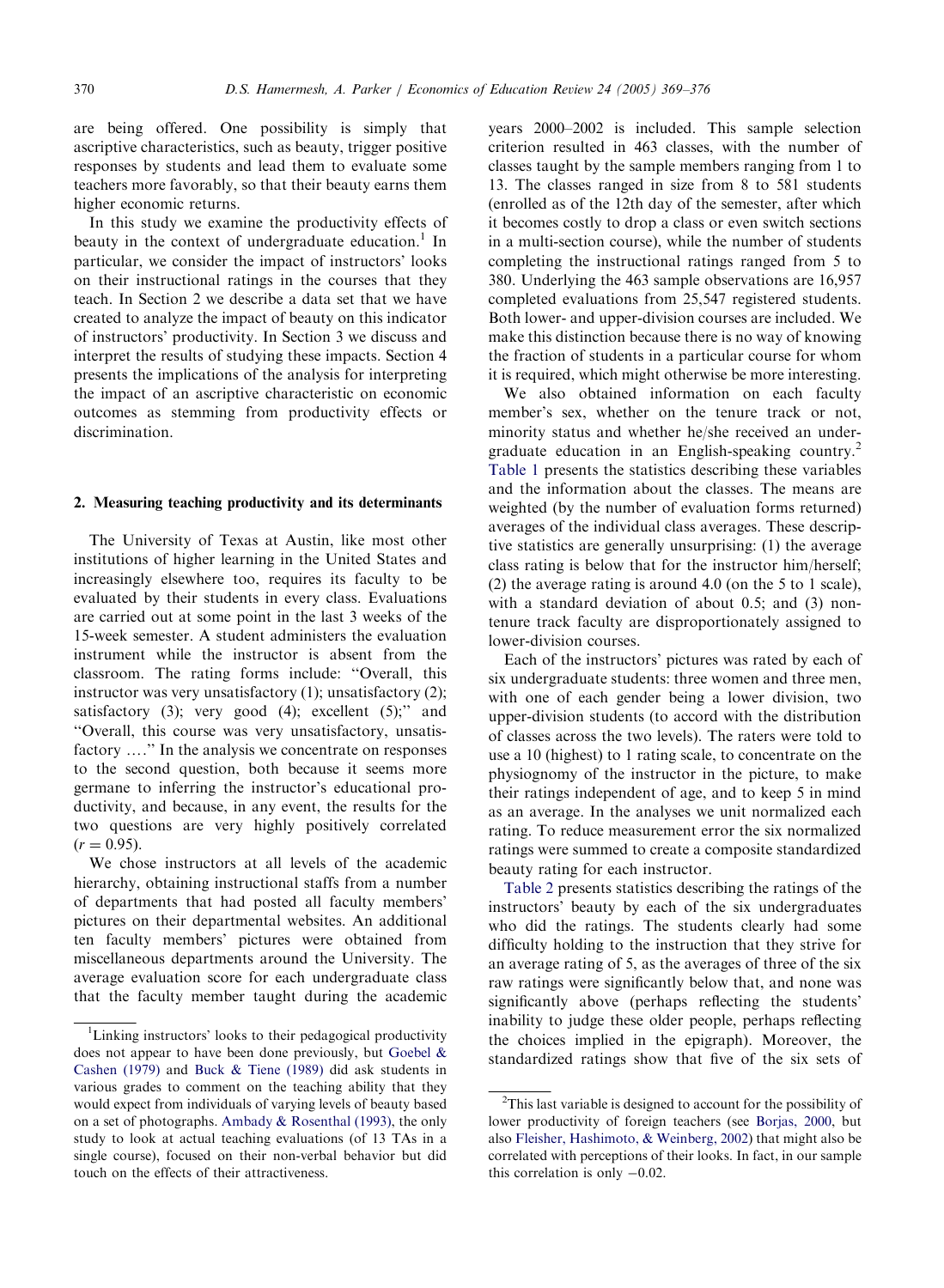<span id="page-2-0"></span>Table 1 Descriptive statistics, courses, instructors and evaluations

| Variable              | All           | Lower division | Upper division |
|-----------------------|---------------|----------------|----------------|
| Course evaluation     | 4.022(0.525)  | 4.060(0.563)   | 3.993 (0.493)  |
| Instructor evaluation | 4.217(0.540)  | 4.243(0.609)   | 4.196(0.481)   |
| Number of students    | 55.18 (75.07) | 76.50 (109.29) | 44.24 (45.54)  |
| Percent evaluating    | 74.43         | 73.52          | 74.89          |
| Female                | 0.359         | 0.300          | 0.405          |
| Minority              | 0.099         | 0.110          | 0.090          |
| Non-native English    | 0.037         | 0.007          | 0.060          |
| Tenure track          | 0.851         | 0.828          | 0.869          |
| Lower division        | 0.339         |                |                |
| One credit            | 0.029         |                |                |
| Number of courses     | 463           | 157            | 306            |
| Number of faculty     | 94            | 42             | 79             |

Note: Means with standard deviations in parentheses. All statistics except for those describing the number of students, the percent evaluating the instructor and the lower–upper division distinction are weighted by the number of students completing the course evaluation forms.

# Table 2 Beauty evaluations, individual and composite

|                               | Average      | Standard deviation | Standardized |         |
|-------------------------------|--------------|--------------------|--------------|---------|
|                               |              |                    | Minimum      | Maximum |
| Individual ratings:           |              |                    |              |         |
| Male, upper division- $1$     | 4.43         | 2.18               | $-1.57$      | 2.10    |
| Male, upper division $-2$     | 4.87         | 1.65               | $-2.34$      | 2.50    |
| Female, upper division-1      | 5.18         | 2.05               | $-2.03$      | 1.84    |
| Female, upper division-2      | 5.39         | 2.10               | $-2.10$      | 2.20    |
| Male, lower division          | 3.53         | 1.70               | $-1.49$      | 2.04    |
| Female, lower division        | 4.14         | 1.88               | $-1.67$      | 2.05    |
| Composite standardized rating |              |                    |              |         |
|                               | $\mathbf{0}$ | 0.83               | $-1.54$      | 1.88    |

ratings were skewed to the right. There was some concern, based on observations in earlier research, that the distribution of ratings of female faculty might have higher variance than that of males. While the variance was slightly higher, the Kolmogorov–Smirnov statistic testing equality of the two distributions had a p-value of 0.077.

Despite these minor difficulties, a central concern that the assessments of beauty be consistent across raters—was achieved remarkably well. The 15 pairwise correlation coefficients of the standardized beauty ratings range from 0.54 to 0.72, with an average correlation coefficient of 0.62. Cronbach's alpha, the standard psychometric measure of concordance, is 0.91. These indicate substantial agreement among the raters about the looks of the 94 faculty members. Any disagreement or greater subjectivity about the ratings would, however, merely impart a downward bias to estimates of the impact of beauty on teaching evaluations.

#### 3. Impact of beauty on teaching ratings

## 3.1. Basic results

The basic model specifies a faculty member's teaching ratings as determined by a vector of his/her characteristics, X, and by a vector of the course's characteristics,  $Z$ . Included in  $X$  are whether the instructor is female, whether he/she is a minority, whether not a native English speaker, and whether on the tenure track. The central variable in  $X$  is our composite measure of standardized beauty.  $Z$  includes whether the observation is on an upper- or lower-division course, and whether it is for one credit. (27 of the classes were one-credit labs,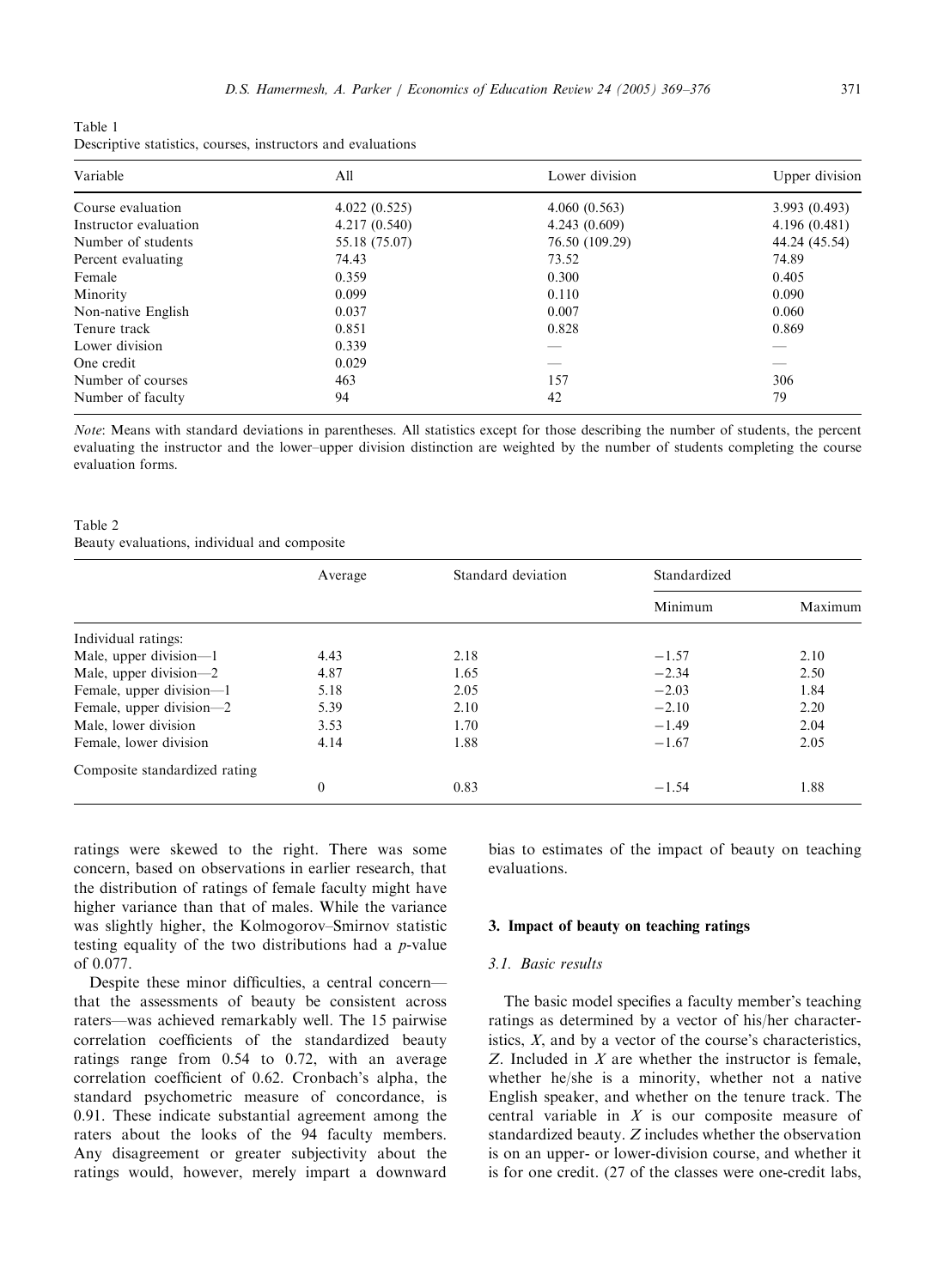<span id="page-3-0"></span>

| Table 3                                                               |  |  |  |
|-----------------------------------------------------------------------|--|--|--|
| Weighted least-squares estimates of the determinants of class ratings |  |  |  |

| Variable                      | All             | Males           | Females         | Lower division  | Upper division  |
|-------------------------------|-----------------|-----------------|-----------------|-----------------|-----------------|
| Composite standardized beauty | 0.275(0.059)    | 0.384(0.076)    | 0.128(0.064)    | 0.359(0.092)    | 0.166(0.061)    |
| Female                        | $-0.239(0.085)$ |                 |                 | $-0.345(0.133)$ | $-0.093(0.104)$ |
| Minority                      | $-0.249(0.112)$ | 0.060(0.101)    | $-0.260(0.139)$ | $-0.288(0.156)$ | $-0.231(0.107)$ |
| Non-native English            | $-0.253(0.134)$ | $-0.427(0.143)$ | $-0.262(0.151)$ | $-0.374(0.141)$ | $-0.286(0.131)$ |
| Tenure track                  | $-0.136(0.094)$ | $-0.056(0.089)$ | $-0.041(0.133)$ | $-0.187(0.141)$ | 0.005(0.119)    |
| Lower division                | $-0.046(0.111)$ | 0.005(0.129)    | $-0.228(0.164)$ |                 |                 |
| One-credit course             | 0.687(0.166)    | 0.768(0.119)    | 0.517(0.232)    | 0.792(0.101)    |                 |
| $R^2$                         | .279            | .359            | .162            | .510            | .126            |
| $N$ courses                   | 463             | 268             | 195             | 157             | 306             |
| $N$ faculty                   | 94              | 54              | 40              | 42              | 79              |

Note: Robust standard errors in parentheses here and in [Table 4](#page-5-0).

physical education or other low-intensity activities that students tend to view differently from other classes).<sup>3</sup> Where sample sizes permit we examine the determinants of course evaluations in lower- and upper-division courses separately, since the students in the former may be more focused on the instructor him/herself and less on the degree to which the instructor can exposit the course material.

Table 3 presents weighted least-squares estimates of the equations describing the average course evaluations. As weights we use the number of students completing the evaluation forms in each class, because the error variances in the average teaching ratings are larger the fewer students completing the instructional evaluations. We present robust standard errors that account for the clustering of the observations (because we observe multiple classes for the overwhelming majority of instructors) for each of the parameter estimates.<sup>4</sup>

The striking fact from the estimates in the first column is the statistical significance of the composite standardized beauty measure. The effects of differences in beauty on the average course rating are not small: Moving from one standard deviation below the mean to one standard deviation above leads to an increase in the average class rating of 0.46, close to a one-standard deviation increase in the average class rating.<sup>5</sup> A



Fig. 1. Beauty and course evaluations.

complete picture of the importance of beauty in affecting instructors' class evaluations is presented in Fig. 1. For instructors at each percentile of the distribution of beauty, the figure shows the class evaluation that he/she would obtain with other characteristics in  $X$  and  $Z$  at the sample means. The instructional rating varies by nearly two standard deviations between the worst- and best-looking instructors in the sample.<sup>6</sup>

<sup>&</sup>lt;sup>3</sup>Age and a quadratic in age were included in other versions of the basic equation. These terms were never significantly nonzero as a pair or individually and had essentially no impact on the coefficients of the other terms in  $X$  and  $Z$ . Also unimportant was an indicator of whether the faculty member was tenured. If one-credit classes are excluded, the beauty coefficient changes slightly, rising to 0. 283.

<sup>&</sup>lt;sup>4</sup>The unweighted least-squares parameter estimates differ little from those presented here. Had we failed, however, to use the correct robust standard errors, the parameter estimates here would all appear more highly significant statistically.

 $5$ This impact is at the intensive margin—among students who showed up in class on the day the course evaluations were

<sup>(</sup>footnote continued)

completed. If we examine the extensive margin—the impact on the fraction of students attending class on that day—we also find a positive and nearly statistically significant effect of composite standardized beauty.

<sup>&</sup>lt;sup>6</sup>One might be concerned about the upper and lower limits on the evaluation scores. While the lowest class average was 2.1, eight of the 463 classes did receive an average evaluation of 5.0. To examine whether this ceiling effect matters, we reestimated the basic equation in column 1 of Table 3 using an upper-limit tobit estimator. Not surprisingly, given the small fraction of observations at the ceiling, the parameter estimates were essentially unchanged. Least squares might also be problematic given the distribution of this measure. We thus also reestimated the basic equation using least absolute deviations. Again the coefficients were essentially unchanged (with the parameter estimate on the beauty measure rising slightly, to 0.299).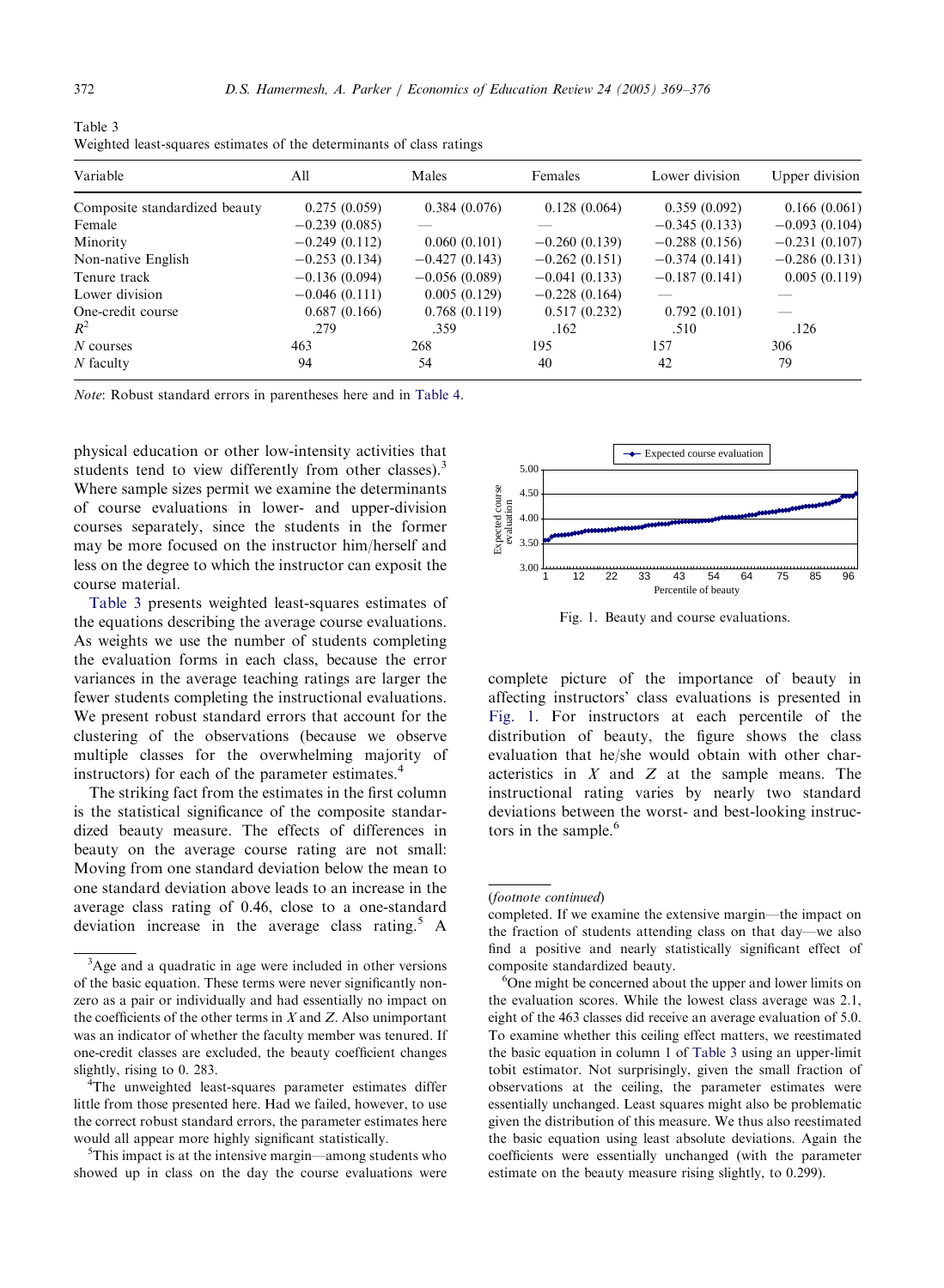That inferring the impact of instructors' looks on measures of their instructional productivity requires evaluations of their looks by several raters is demonstrated by sequential reestimates of the basic equation that include each of the six raters' evaluations individually. While the class ratings are significantly related to each rater's views of the instructors, the estimated impacts range only from 0.12 to 0.23, i.e., below the estimates based on the composite standardized measure. There is substantial measurement error in the individual beauty ratings. The errors become less important once any pair of ratings is averaged: the estimated coefficients using the 15 possible pairs range from 0.19 to 0.26, and they range upward from 0.23 when any three ratings are averaged.

Minority faculty members receive lower teaching evaluations than do majority instructors, and non-native English speakers receive substantially lower ratings than do natives. Lower-division courses are rated slightly lower than upper-division courses. Non-tenure-track instructors receive course ratings that are surprisingly almost significantly higher than those of tenure-track faculty. This may arise because they are chiefly people who specialize in teaching rather than combining teaching and research, or perhaps from the incentives (in terms of reappointment and salary) that they face to please their students. The one-credit courses, all of which are lower-division, receive much higher evaluations than others, perhaps because of the nature of the courses as labs or electives.

Perhaps the most interesting result among the other variables in the vectors  $X$  and  $Z$  is the significantly lower rating received by female instructors, an effect that implies reductions in average class ratings of nearly onehalf standard deviation. This disparity departs from the consensus in the literature that there is no relationship between instructor's gender and instructional ratings ([Feldman, 1993\)](#page-7-0).

To explore this sex difference further we estimate the basic model separately for classes taught by male and female instructors. The results are shown in columns 2 and 3 of [Table 3](#page-3-0). At the means of the variables the predicted instructional rating is lower for female instructors—the negative coefficient on the indicator in column 1 is not an artifact of a correlation of perceived beauty and gender. The reestimates show, however, that the impact of beauty on instructors' course ratings is much lower for female than for male faculty. Good looks generate more of a premium, bad looks more of a penalty for male instructors, just as was demonstrated ([Hamermesh](#page-7-0)  $& Biddle$ , 1994) for the effects of beauty in wage determination.

Columns 4 and 5 show the results of estimating the equation separately for lower- and upper-division classes. The impact of beauty on instructional ratings, while statistically significant in both equations, is over twice as large in lower-division classes. Indeed, the same much bigger effects are found for two of the other variables that affected instructional ratings in the sample as a whole, whether the instructor is on the tenure track or is female. We might be tempted to conclude that class ratings by more mature students, and students who are learning beyond the introductory level in a subject, are less affected by factors such as beauty that are probably unrelated to the instructor's knowledge of the subject. Yet the impacts of being a minority faculty member or a non-native English speaker are just as large in the estimates for upperdivision courses as in those for lower-division courses. It is unclear why the impacts of these variables among those in X are not attenuated in the more advanced courses. These estimates may imply the existence of discrimination by students in their evaluations, or they may result from shortfalls in the ability of those instructors to transmit knowledge or inspire students.

# 3.2. Robustness tests

One might be concerned that a host of statistical problems plagues the estimates shown in [Table 3](#page-3-0) and implies that our results are spurious. One difficulty is a potential measurement error: raters may be unable to distinguish physical attractiveness from good grooming and dress. Were this merely classical measurement error, we would have no difficulties. A subtle problem arises, however, if those who dress better, and whose photographs may thus be rated higher, are the same people who take care to be organized in class, to come to class on time, to hold their announced office hours, etc. What if our measure of beauty is merely a proxy for the general quality of the faculty member independent of his/her looks?

To account for this possibility we created an indicator equaling one for male faculty members who are wearing neckties in their pictures and for female faculty who are wearing a jacket and blouse. Formal pictures are on the websites of one-sixth of the faculty (weighted by numbers of students), and this indicator is added to a respecified version of the basic equation for which the results were shown in Column 1 of [Table 3.](#page-3-0) The estimated impacts of this indicatorand of composite standardized beauty are presented in the first row of [Table 4.](#page-5-0) While instructors who present a formal picture do receive higher ratings, the inclusion of this additional measure reduces the estimated impact of beauty only slightly. The effect of composite standardized beauty remains quite large and highly significant statistically. We may conclude that the potential positive correlation of measurement error in the beauty ratings with unobservable determinants of teaching success does not generate serious biases in our estimates.

A related problem, also involving possibly nonclassical measurement error, might arise if the more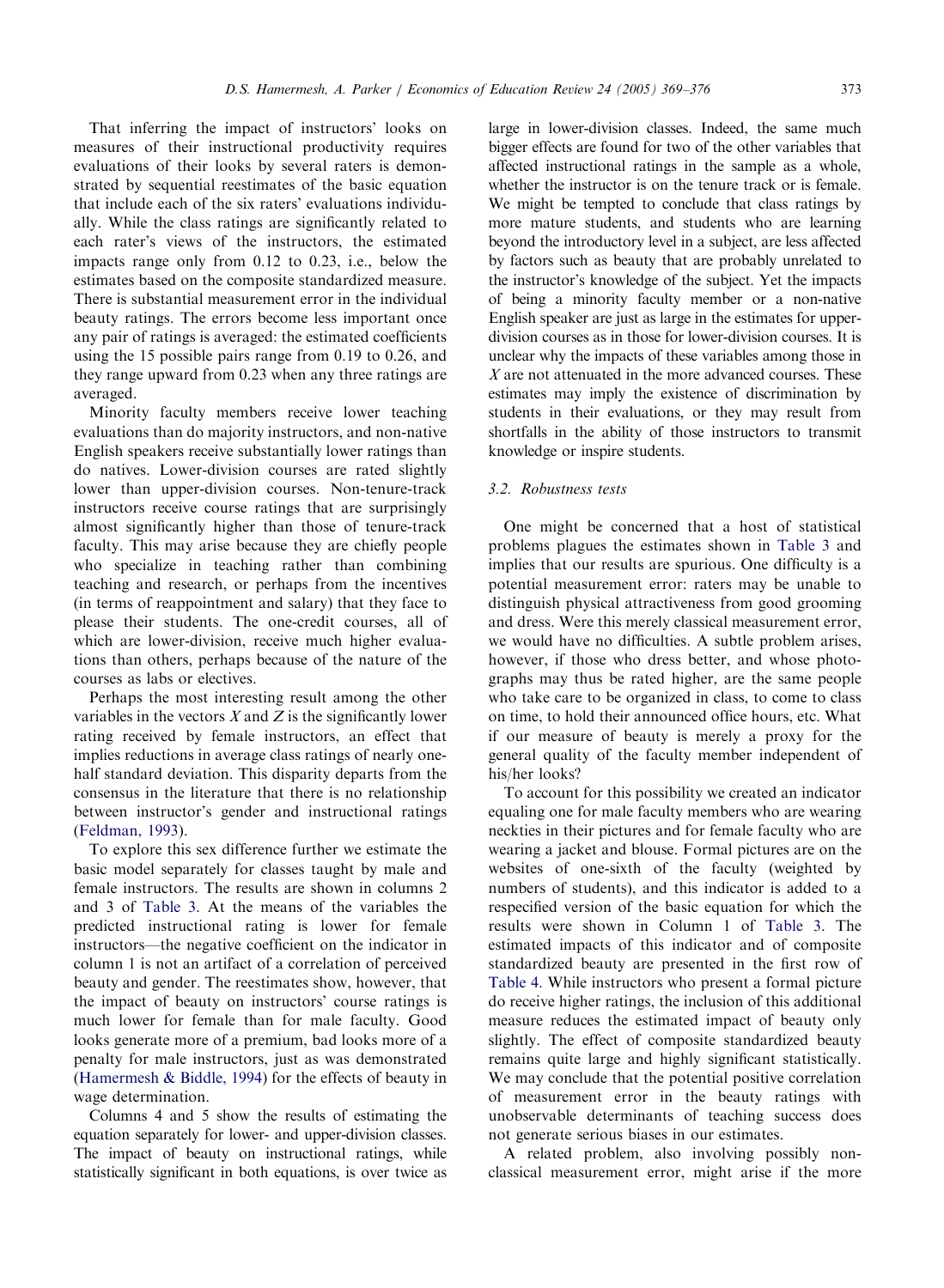|    |                                          | Variable                         |                 |                    |                                  |                 |  |
|----|------------------------------------------|----------------------------------|-----------------|--------------------|----------------------------------|-----------------|--|
|    |                                          | Composite<br>standardized beauty | Formal<br>dress | Black and<br>white | Composite standardized<br>beauty |                 |  |
|    |                                          |                                  |                 |                    | Above mean                       | Below mean      |  |
| 1. | Photo bias (dress) $(N = 463)$           | 0.229(0.047)                     | 0.243(0.088)    |                    |                                  |                 |  |
| 2. | Photo bias (picture quality) $(N = 463)$ | 0.267(0.063)                     |                 | 0.088(0.106)       |                                  |                 |  |
| 3. | Photo bias (department) $(N = 414)$      | 0.236(0.049)                     |                 |                    |                                  |                 |  |
| 4. | Asymmetric beauty effect $(N = 463)$     |                                  |                 |                    | 0.237(0.096)                     | $-0.318(0.133)$ |  |
| 5. | Course fixed effects $(N = 157)$         | 0.177(0.107)                     |                 |                    |                                  |                 |  |

<span id="page-5-0"></span>Table 4 Alternative estimates of the relation between beauty and class ratings (lower- and upper-division classes)

Note: The equations reported in rows 1–4 also include all the variables included in the basic equation in column 1 of [Table 3.](#page-3-0) The equation reported in row 5 excludes variables in the vector Z.

concerned instructors were concerned enough about their pictures to include color rather than blackand-white photos on the websites. We classified the photographs along this criterion and again reestimated the basic equation. As the second row of Table 4 shows, there was almost no change in the parameter describing the relationship between composite standardized beauty and the evaluation. While the coefficient on the indicator variable "black-and-white" was small and statistically quite insignificant, it was somewhat surprisingly positive.<sup>7</sup>

Perhaps the most serious potential problem may result from a type of sample selectivity. Consider the following possibility. Among a group of people (a department), those who place their photographs on their websites will, until equilibrium in the game is reached, be better looking than those who do not present their photographs. They may also be people who are ''go-getters'' in other aspects of their lives, including their classroom teaching. If that is true, those instructors who are among the few in a department whose pictures are available will be better looking and be better instructors, while those from departments with all pictures available will on average be average looking and average instructors.

To examine this potential problem we reestimate the basic equation on the subsample of 84 faculty members, teaching 414 classes, in which an entire department's faculty's pictures are available. The results of estimating the basic equation over this slightly reduced sample are shown in the second row of Table 4. Compared to the basic estimate  $(0.275)$ , accounting for this potential problem reduces the estimated impact of composite standardized beauty slightly and implies that a twostandard deviation change in beauty raises the course rating by 0.39 (three-fourths of a standard deviation in course ratings). Apparently this kind of selectivity matters a bit, but it does not vitiate the basic result.

The next possibility does not represent a potential bias in the basic results, but rather asks whether they are masking some additional sample information. There is some indication ([Hamermesh & Biddle, 1994;](#page-7-0) [Hamer](#page-7-0)[mesh, Meng, & Zhang, 2002](#page-7-0)) that the effect of beauty on earnings is asymmetric, with greater effects of bad than of good looks. Does this asymmetry carry over into its effects on productivity in college teaching? To examine this possibility we decompose the composite standardized beauty measure into positive and negative values and reestimate the basic equation allowing for asymmetry. The results are shown in the third row of Table 4. The effect on course ratings of looking better than average is slightly below and opposite in sign of the effect of looking worse than average.<sup>8</sup> There is only slight evidence of asymmetry in the impact of instructors' beauty on their course ratings.

Another potential issue is that courses may attract students with different attitudes toward beauty. These may be correlated with the instructional ratings that the students give and may also induce departmental administrators to assign courses to instructors based on their looks. Some courses may also generate different ratings

 $7$ Yet another potential difficulty is that the photographs may not all be equally current. Given that all had to be in electronic files, and given the strong evidence ([Hatfield & Sprecher, 1986,](#page-7-0) [pp. 282–3](#page-7-0)) that an individual's perceived beauty changes very slowly with age, even a correlation between the age of the photograph and an instructor's evaluation would cause at most a minimal bias in any estimates.

 ${}^{8}$ The *t*-statistic on the hypothesis that they are equal and opposite in sign is 0.41. This may not contradict results indicating asymmetric effects of beauty on earnings. Many more individuals are rated above average in looks than are considered below average, so that the asymmetry might not exist if the beauty measure itself were symmetric, as it is by construction here.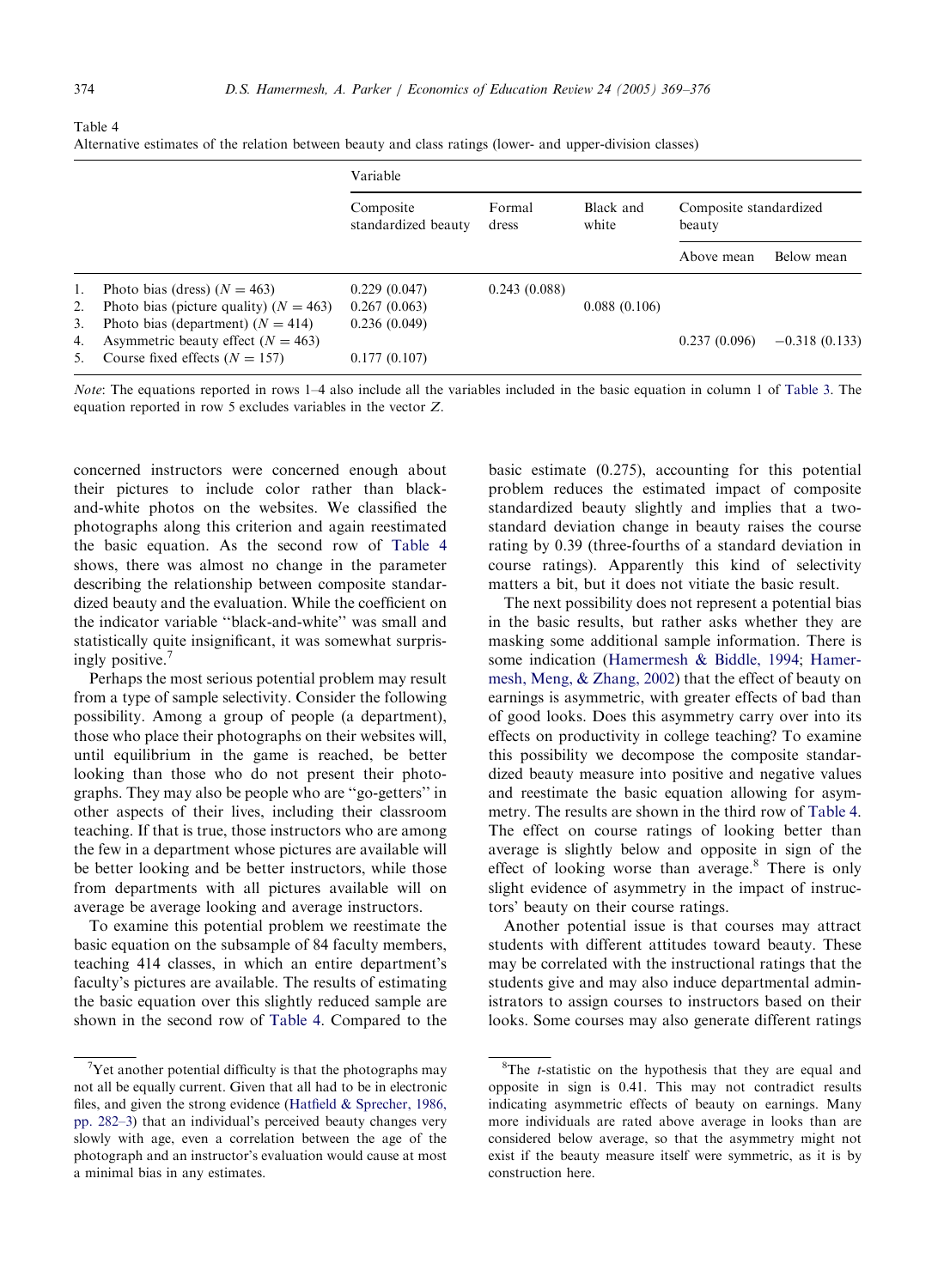depending on their difficulty, their level and other differences, and these may be correlated with the instructor's looks. The gender mix of students may differ among courses, and this too may affect the estimated impacts of beauty. To examine these possibilities we take advantage of the fact that 157 of the 463 classes in our sample are instructed by more than one faculty member over the 2 years of observation. These courses involve 54 different instructors (of the 94 in the sample). We reestimate the basic equation on this subsample adding course fixed effects. Thus any estimated effect of beauty will reflect within-course differences in the impact of looks on instructional ratings.

The results are presented in the final row of [Table 4](#page-5-0). The estimated impact of composite standardized beauty on class evaluations is somewhat smaller than in the other estimates, but still substantial. This is mostly due to sampling variability. Reestimating the basic equation of [Table 3](#page-3-0) over this reduced sample of 157 classes yields an impact of composite standardized beauty on instructional ratings of 0.190 (s.e. =  $0.079$ ).<sup>9</sup>

#### 4. Conclusion and interpretations

The estimates leave little doubt that measures of perceived beauty have a substantial independent positive impact on instructional ratings by undergraduate students. We have accounted for a variety of possibly related correlates, and we have shown that the estimated impacts are robust to potential problems of selectivity, correlated measurement error and other difficulties. The question is whether these findings really mean that beauty itself makes instructors more productive in the classroom, or whether students are merely reacting to an irrelevant characteristic that differs among instructors.

The first issue is that our measure of beauty may merely be a proxy for a variety of related unmeasured characteristics that might positively affect instructional ratings. To the extent that these are positively correlated with beauty but not caused by it, our results overstate the impact of beauty. That we have held constant foras many course and instructor characteristics as we have should mitigate some concerns about this potential problem. If there is a characteristic that is caused by a person's physical appearance and that also generates higher instructional ratings, then failing to measure it (and excluding it from the regressions) is correct. For example, if good-looking instructors are more selfconfident because their beauty previously generated better treatment by other people, and if their selfconfidence makes them more appealing instructors, it is their beauty that is the ultimate determinant of (part of) their teaching success.

A second and more important issue is whether higher instructional ratings mean that the faculty member is a better teacher—is more productive in stimulating students' learning. The instructional ratings may putatively reflect productivity, but do they really do so? Discussions of this question among administrators and faculty members have proceeded since instructional evaluation was introduced, and we do not wish to add to the noise. Regardless of the evidence and of beliefs about this issue, however, instructional ratings are part of what universities use in their evaluations of faculty performance—in setting salaries, in determining promotion, and in awarding special recognition, such as teaching awards. Thus even if instructional ratings have little or nothing to do with actual teaching productivity, university administrators behave as if they believe that they do, and they link economic rewards to them. Thus the ratings are at least one of the proximately affected outcomes of beauty that in turn feed into labor-market outcomes.

The most important issue is what our results tell us about whether students are discriminating against ugly instructors or whether they really do learn less (assuming that instructional ratings reflect learning). For example, what if students simply pay more attention to good-looking instructors and learn more from them? We would argue that this is a productivity effect—we would claim that the instructors are better teachers. Others might (we think incorrectly) claim that the higher productivity arises from students' (society's) treating them differently from their worse-looking colleagues and is evidence of discrimination. Disentangling the effects of differential outcomes resulting from productivity differences and those resulting from discrimination is extremely difficult in all cases, as we believe this unusual illustration of the impact of beauty on a physical measure that is related to earnings illustrates.

The epigraph to this study may be correct—someone who does not qualify to be a supermodel might well go into teaching. Even in college teaching, however, our evidence demonstrates that a measure that is viewed as reflecting teaching productivity, whether it really does so or not, is also one that is enhanced by the instructor's pulchritude.

## Acknowledgements

We thank William Becker, Jeff Biddle, Lawrence Kahn, Preston McAfee, Alex Minicozzi, Gerald Oettinger, a referee and participants at seminars at several universities for helpful suggestions.

<sup>&</sup>lt;sup>9</sup>If we include a vector of indicators for departments in the basic equation in [Table 3](#page-3-0), we find a somewhat larger effect than here, although one that is still smaller than that in the basic equation.